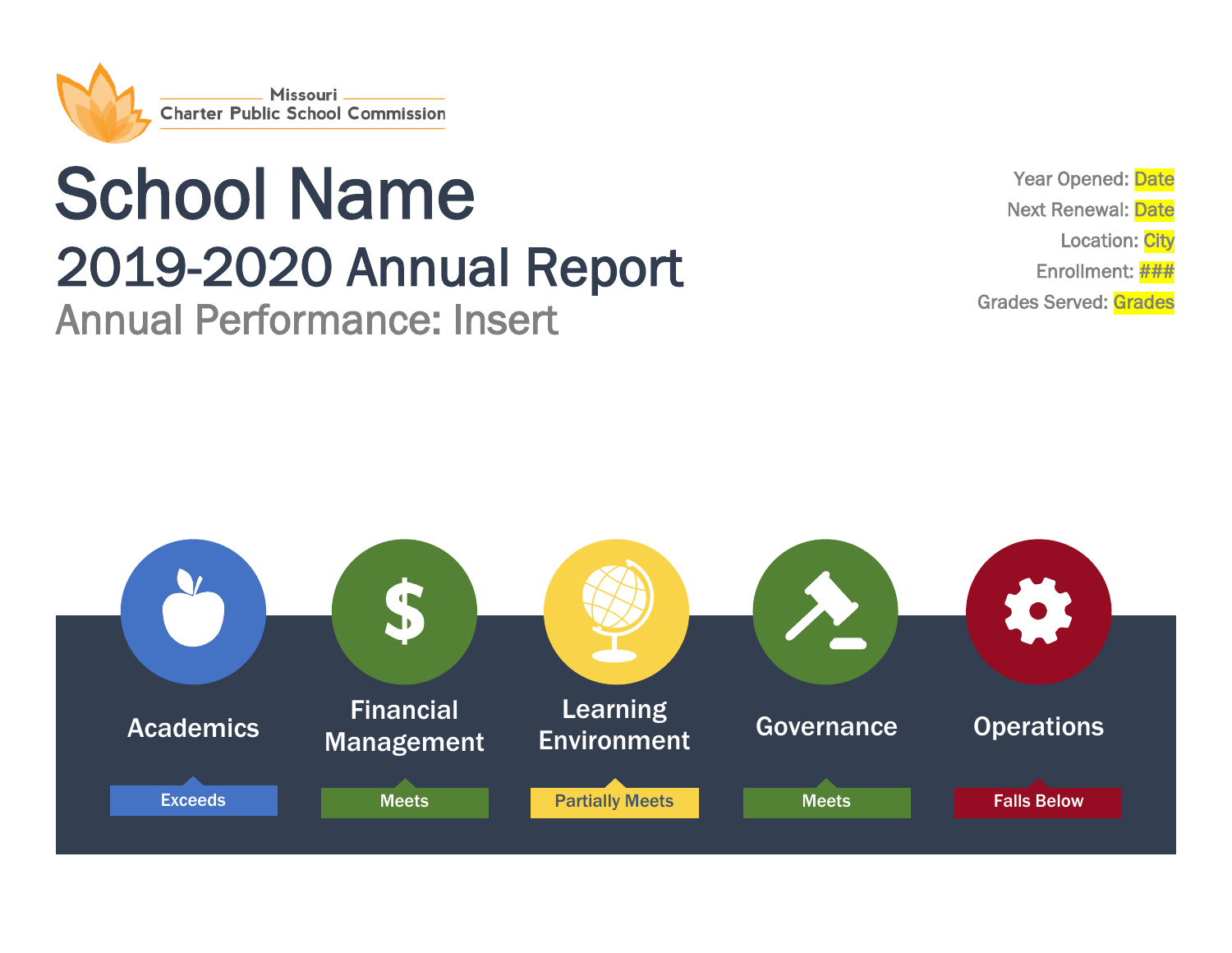## Performance Summary

| <b>STANDARDS AND INDICATORS</b>                                                    | <b>SECTION STANDARD RATING</b> |
|------------------------------------------------------------------------------------|--------------------------------|
| <b>I. ACADEMICS</b>                                                                |                                |
| Due to the COVID-19 pandemic, Missouri's FY20 state assessment test was cancelled. |                                |
| Many national interim assessments are unable to provide a valid year end measure.  |                                |
| <b>Postsecondary Readiness</b>                                                     |                                |
| School-Specific Academic Measure(s)                                                |                                |
| <b>II. FINANCE</b>                                                                 |                                |
| Near-Term Financial Health                                                         |                                |
| <b>Financial Sustainability</b>                                                    |                                |
| <b>III. LEARNING ENVIRONMENT</b>                                                   |                                |
| <b>School Environment</b>                                                          |                                |
| <b>Education Program Compliance</b>                                                |                                |
| <b>Student Rights and Requirements</b>                                             |                                |
| <b>V. GOVERNANCE</b>                                                               |                                |
| Board Oversite and Accountability                                                  |                                |
| Board Development, Growth and Operations                                           |                                |
| <b>IV. ORGANIZATIONS</b>                                                           |                                |
| <b>Financial Management</b>                                                        |                                |
| <b>Compliance and Reporting</b>                                                    |                                |
| <b>Employee Rights and Requirements</b>                                            |                                |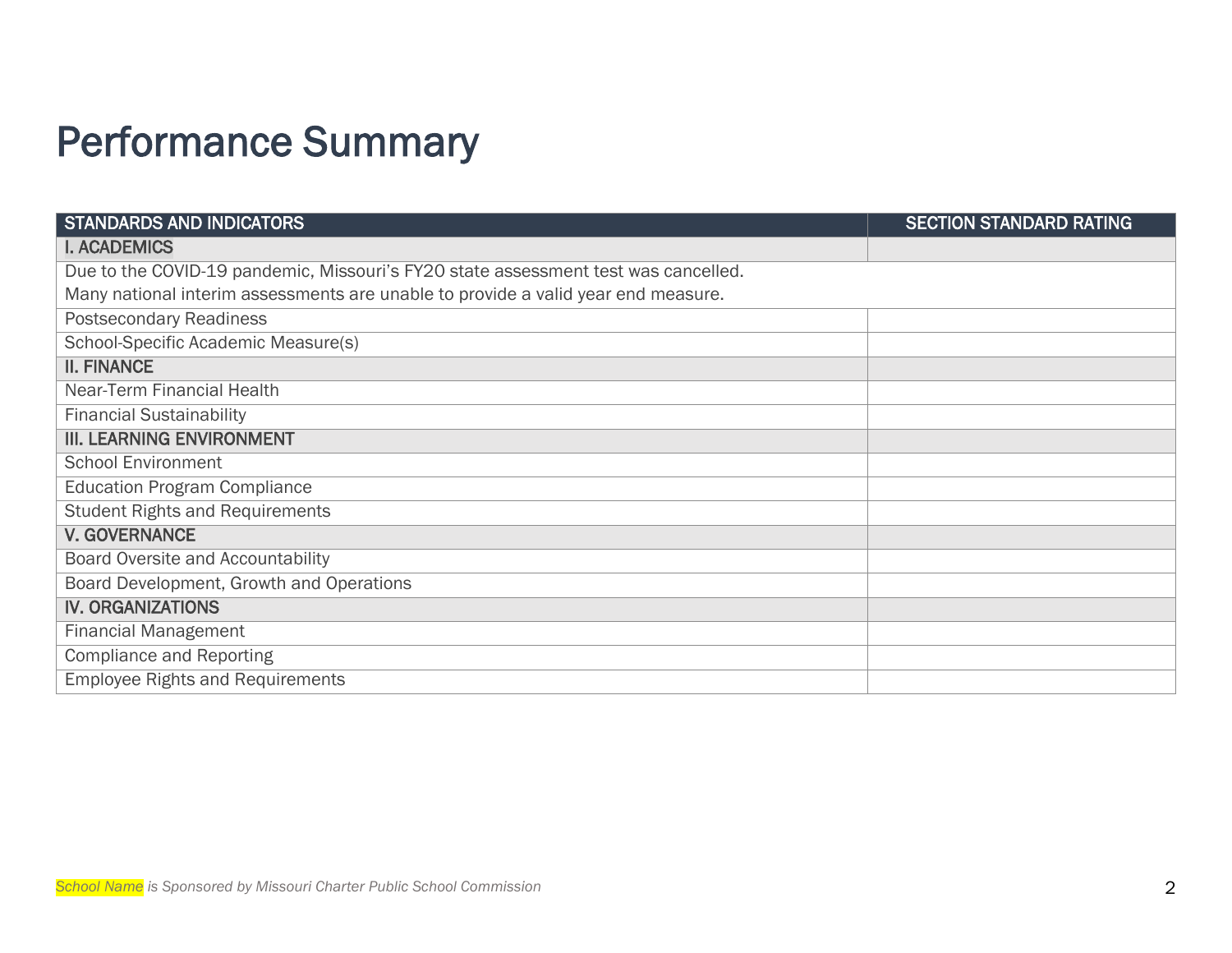# Understanding this Report<br>Dear Reader,

This report is distributed annually for each school sponsored by the Commission so parents/care givers, community members, elected officials and other stakeholders are informed about the performance of the schools we sponsor. The Commission monitors five key performance areas:

- 1. Academics How well are the students performing on national, state and interim assessment? Is the school meeting their *performance contract goals? Is the school meeting its mission?*
- II. Finance Has the school appropriately managed tax payer and philanthropic dollars to ensure the school is sustainable?
- III. **In Learning Environment** Has the school met federal and state requirements so students are safe and have all the rights *afforded to them?*
- IV. Surfarmance Has the board of directors provided the stewardship, oversite and accountability required of a public school *board and a Missouri non-profit?*
- V. Operations *Has the school operated effectively, safely and in compliance with policies, regulations and statutes?*

The first two pages of this report provide readers with a quick summary of the schools performance. The Annual Performance of the school is rated Meets, Partially Meets or Falls Far Below based on results in each of the performance areas. Academics can also be rated Exceeds if it is higher than the state average. Ratings are color coded throughout the report, as outlined in this chart

| PERFORMANCE RATINGS DEFINED                                                                                                                    |                        |                                                                                                                                                               |  |  |  |  |  |  |  |
|------------------------------------------------------------------------------------------------------------------------------------------------|------------------------|---------------------------------------------------------------------------------------------------------------------------------------------------------------|--|--|--|--|--|--|--|
| Exceeding expectations and showing exemplary performance.<br><b>Exceeds</b><br>Academic Performance is the only standard eligible for Exceeds. |                        |                                                                                                                                                               |  |  |  |  |  |  |  |
|                                                                                                                                                | <b>Meets</b>           | Generally meets the criterion, is performing well, is meeting expectations for performance,<br>and/or minor concern(s) are noted.                             |  |  |  |  |  |  |  |
|                                                                                                                                                | <b>Partially Meets</b> | Meets some aspects of the criterion, but not others and/or moderate concern(s) are noted.                                                                     |  |  |  |  |  |  |  |
|                                                                                                                                                | <b>Falls Far Below</b> | Falls far below the stated expectations and/or significant concern(s) are noted.<br>The failures are material and significant to the viability to the school. |  |  |  |  |  |  |  |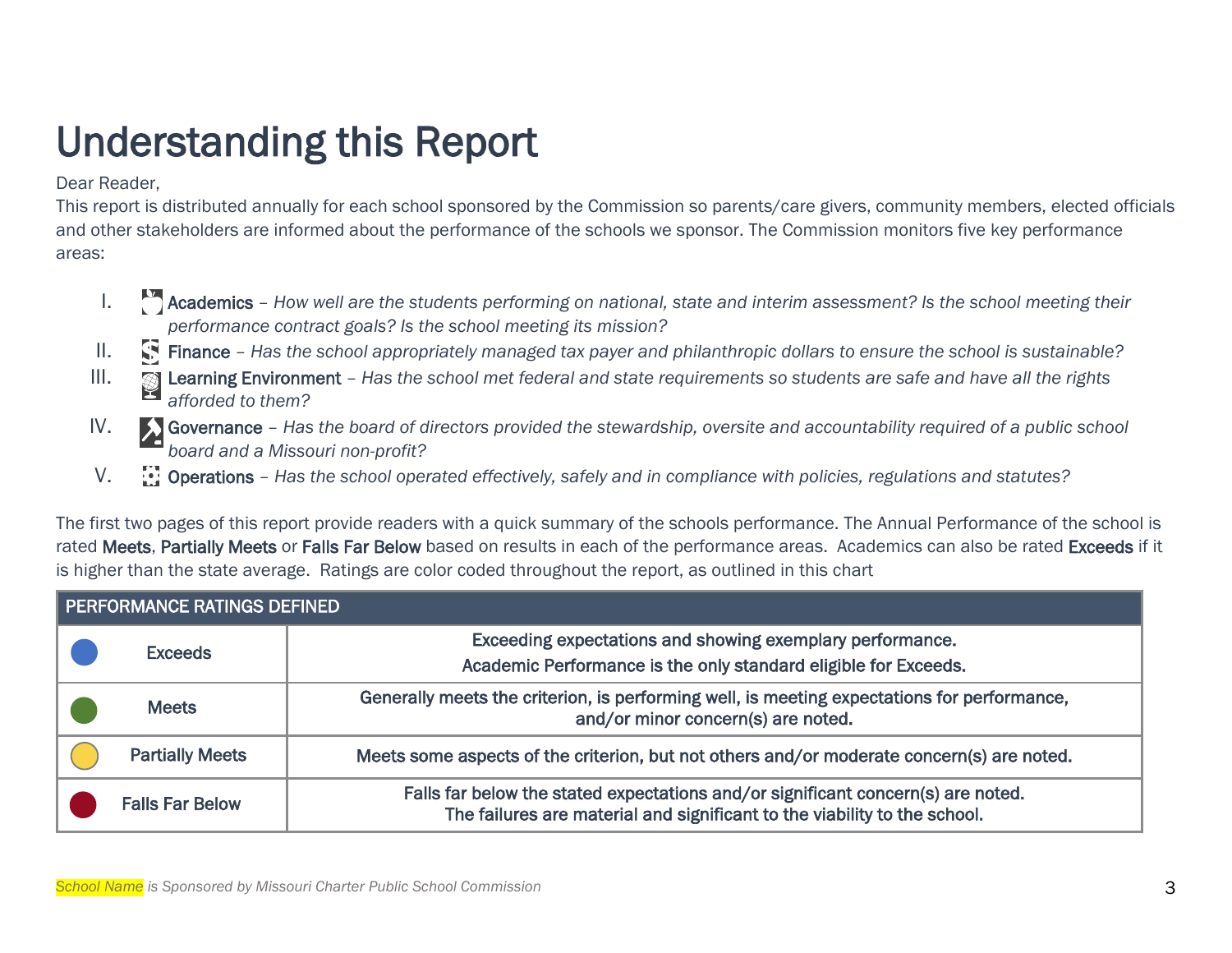Each key performance area contains a specific indicators and measures. Indicators gage these essential compliance and performance areas. The direction of the arrow will tell you if the school's performance for each specific area is improving or declining since last year's report.

| <b>PERFORMANCE OVER TIME</b> |                                                     |  |  |  |  |  |  |  |
|------------------------------|-----------------------------------------------------|--|--|--|--|--|--|--|
|                              | Increasing, moving in the right direction over time |  |  |  |  |  |  |  |
| No Arrow                     | Neither increasing or decreasing                    |  |  |  |  |  |  |  |
|                              | Decreasing, moving in the wrong direction over time |  |  |  |  |  |  |  |

Each indicator is made up of measures, based on observations and data collected by the Commission. Pages 5-12 detail the results of these measures for the current year. When possible, prior year performance and a three year average are noted. Pages 13-18 provide an explanations of the various measures, computations (where appropriate), and the source of the data.

The Commission wishes to express its gratitude to the National Association of Charter School Authorizers for use of its research and publications, especially Core Performance Framework and Guidance. The Commission has adopted NACSA's Principles and Standards for authorizing. We have built our performance framework and annual report on NACSA's research and continue to strengthen our work based on national best practices in charter school accountability.

Sincerely,

Missouri Charter Public School Commission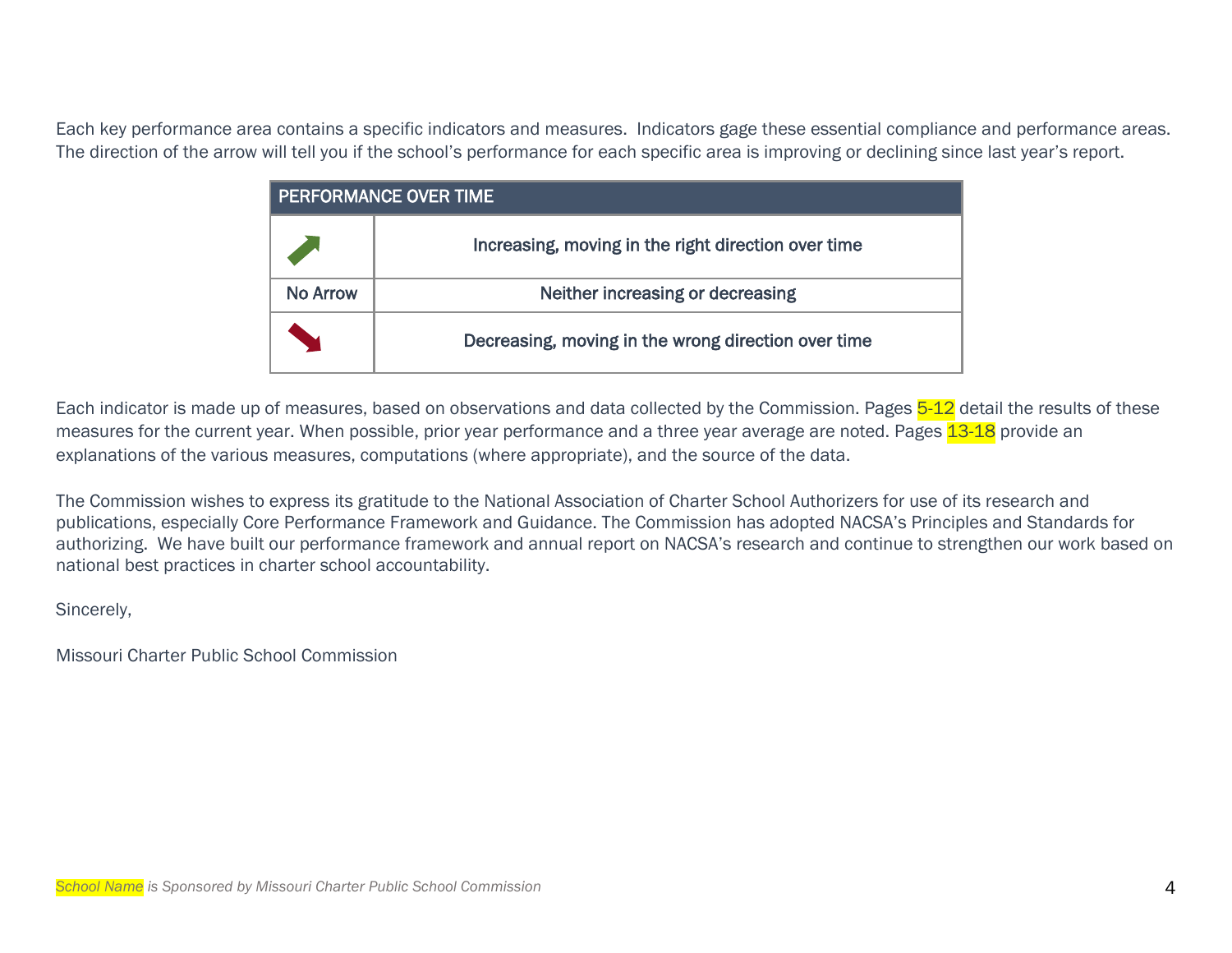## **School Name Overview**

| <b>GRADES SERVED</b>  |                                                        |
|-----------------------|--------------------------------------------------------|
| SCHOOL ADDRESS        |                                                        |
| <b>SCHOOL WEBSITE</b> |                                                        |
| <b>AREAS SERVED</b>   |                                                        |
| <b>LEADERSHIP</b>     | [Names and titles of Board Chair and School Leader(s)] |
| <b>SCHOOL MISSION</b> | [School mission statement]                             |

## Student Demographics

| <b>TOTAL ENROLLMENT</b> |            |
|-------------------------|------------|
|                         |            |
| <b>RACE/ETHNICITY</b>   | % OF TOTAL |
| Asian/Pacific Islander  |            |
| <b>Black</b>            |            |
| Hispanic/Latino         |            |
| Multiracial & Other     |            |
| Native American         |            |
| White/Caucasian         |            |

| <b>HISTORICALLY UNDERSERVED</b><br><b>POPULATIONS % OF TOTAL</b> | % OF TOTAL |
|------------------------------------------------------------------|------------|
| Free or Reduced-Price Lunch                                      |            |
| <b>Students with Disabilities</b>                                |            |
| English Language Learners                                        |            |
| Homeless/Migrant Students                                        |            |

| <b>DISCIPLINE INCIDENTS - TOTAL</b> |            |
|-------------------------------------|------------|
| <b>RACE/ETHNICITY</b>               | % OF TOTAL |
| Asian/Pacific Islander              |            |
| <b>Black</b>                        |            |
| Hispanic/Latino                     |            |
| <b>Multiracial &amp; Other</b>      |            |
| Native American                     |            |
| White/Caucasian                     |            |

| <b>STAFF AND BOARD DEMOGRAPHICS</b> |                                                         |  |  |  |  |  |  |  |
|-------------------------------------|---------------------------------------------------------|--|--|--|--|--|--|--|
|                                     | <b>ALL EMPLOYEES</b><br><b>TEACHERS</b><br><b>BOARD</b> |  |  |  |  |  |  |  |
| <b>TOTAL NUMBER</b>                 |                                                         |  |  |  |  |  |  |  |
| <b>RACE/ETHNICITY % OF TOTAL</b>    |                                                         |  |  |  |  |  |  |  |
| Asian/Pacific Islander              |                                                         |  |  |  |  |  |  |  |
| <b>Black</b>                        |                                                         |  |  |  |  |  |  |  |
| Hispanic/Latino                     |                                                         |  |  |  |  |  |  |  |
| <b>Multiracial &amp; Other</b>      |                                                         |  |  |  |  |  |  |  |
| Native American                     |                                                         |  |  |  |  |  |  |  |
| White/Caucasian                     |                                                         |  |  |  |  |  |  |  |

| <b>STUDENT</b><br><b>ENROLLMENT</b> |  |  |  |  |  |  |  |
|-------------------------------------|--|--|--|--|--|--|--|
| <b>BY GRADE</b><br>PK               |  |  |  |  |  |  |  |
| $\mathbf 1$                         |  |  |  |  |  |  |  |
| $\overline{2}$                      |  |  |  |  |  |  |  |
| $\overline{3}$                      |  |  |  |  |  |  |  |
| 4                                   |  |  |  |  |  |  |  |
| 5                                   |  |  |  |  |  |  |  |
| 6                                   |  |  |  |  |  |  |  |
| $\overline{7}$                      |  |  |  |  |  |  |  |
| 8                                   |  |  |  |  |  |  |  |
| $\overline{9}$                      |  |  |  |  |  |  |  |
| 10                                  |  |  |  |  |  |  |  |
| 11                                  |  |  |  |  |  |  |  |
| 12                                  |  |  |  |  |  |  |  |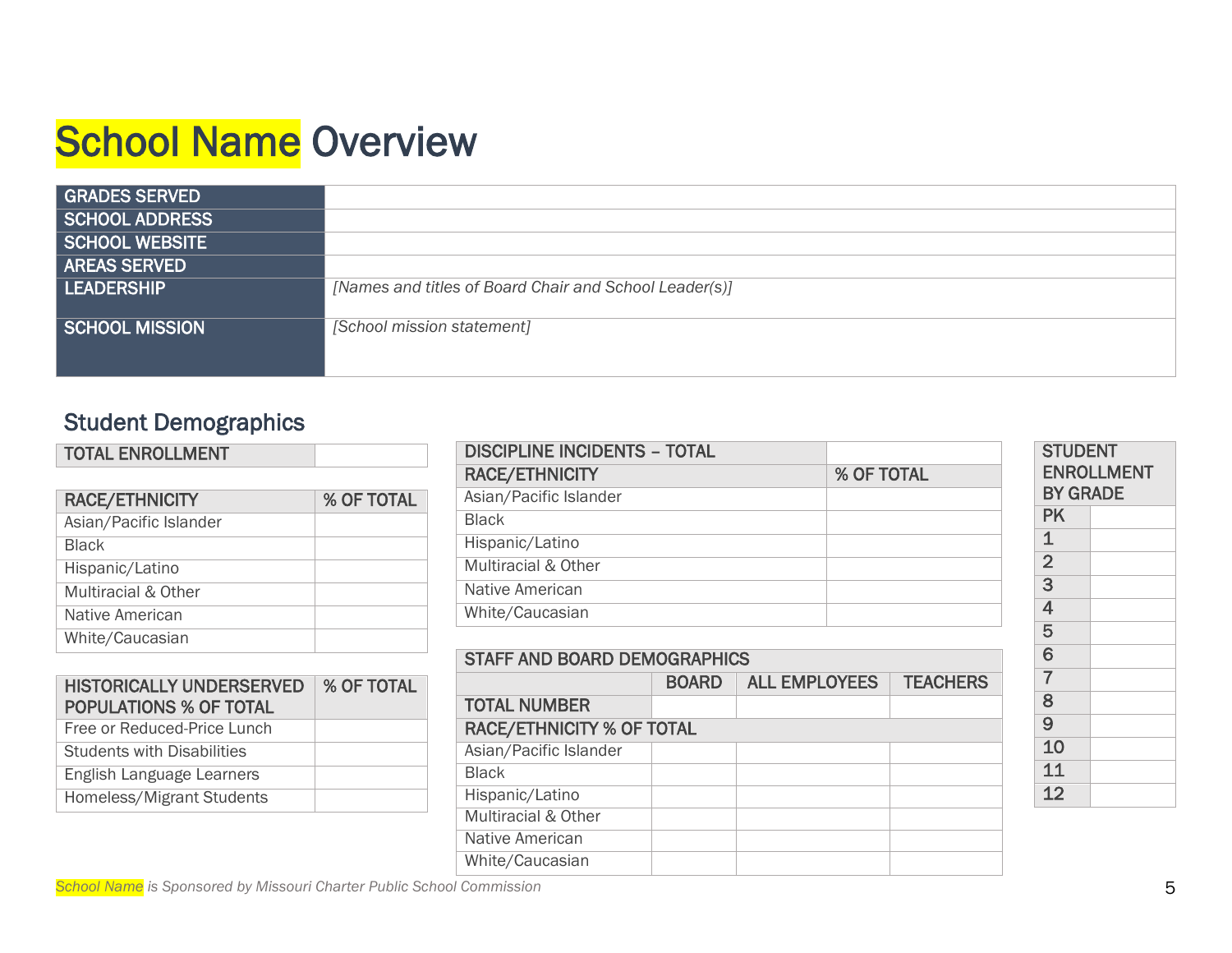# **I. Academic Performance**<br>This section provides an overview of the school's performance in the year reviewed on a variety of academic

#### SECTION STANDARD RATING

measures, and a view of recent historical trends the school is accountable for achieving, as established by applicable federal and state law and the charter contract. The measures provide information about student growth and outcomes. (See Page 13 for more information on measures and data sources.)

| <b>INDICATORS AND</b><br><b>MEASURES</b>  | <b>STANDARD</b> | <b>SCHOOL</b>     | <b>PERFORMANCE</b> |             | <b>RATING</b> |                  | <b>NOTES</b>                                                    |  |
|-------------------------------------------|-----------------|-------------------|--------------------|-------------|---------------|------------------|-----------------------------------------------------------------|--|
|                                           |                 | 3YR<br><b>AVG</b> | <b>FY19</b>        | <b>FY20</b> | Rating        | <b>Direction</b> |                                                                 |  |
| <b>FEDERAL &amp; STATE ACCOUNTABILITY</b> |                 |                   |                    |             |               |                  |                                                                 |  |
| <b>ESEA Designation</b>                   | No Rating       |                   |                    |             |               |                  | Due to COVID19, there the 2020 MAP test was not<br>administered |  |
| <b>State Rating</b>                       | Accredited      |                   |                    |             |               |                  | Due to COVID19, there the 2020 MAP test was not<br>administered |  |
| <b>STUDENT ACADEMIC PROFICIENCY</b>       |                 |                   |                    |             |               |                  |                                                                 |  |
| Proficiency - English (All)               | N/A             |                   |                    | N/A         |               |                  | Due to COVID19, there the 2020 MAP test was not<br>administered |  |
| Proficiency - English<br>(Subgroups)      | N/A             |                   |                    | N/A         |               |                  | Due to COVID19, there the 2020 MAP test was not<br>administered |  |
| Proficiency Comparison -<br>English       | N/A             |                   |                    | N/A         |               |                  | Due to COVID19, there the 2020 MAP test was not<br>administered |  |
| Proficiency - Math (All)                  | N/A             |                   |                    | N/A         |               |                  | Due to COVID19, there the 2020 MAP test was not<br>administered |  |
| Proficiency - Math<br>(Subgroups)         | N/A             |                   |                    | N/A         |               |                  | Due to COVID19, there the 2020 MAP test was not<br>administered |  |
| Proficiency Comparison -<br>Math          | N/A             |                   |                    | N/A         |               |                  | Due to COVID19, there the 2020 MAP test was not<br>administered |  |
| Proficiency - Science (All)               | N/A             |                   |                    | N/A         |               |                  | Due to COVID19, there the 2020 MAP test was not<br>administered |  |
| Proficiency - Science<br>(Subgroups)      | N/A             |                   |                    | N/A         |               |                  | Due to COVID19, there the 2020 MAP test was not<br>administered |  |
| Proficiency Comparison -<br>Science       | N/A             |                   |                    | N/A         |               |                  | Due to COVID19, there the 2020 MAP test was not<br>administered |  |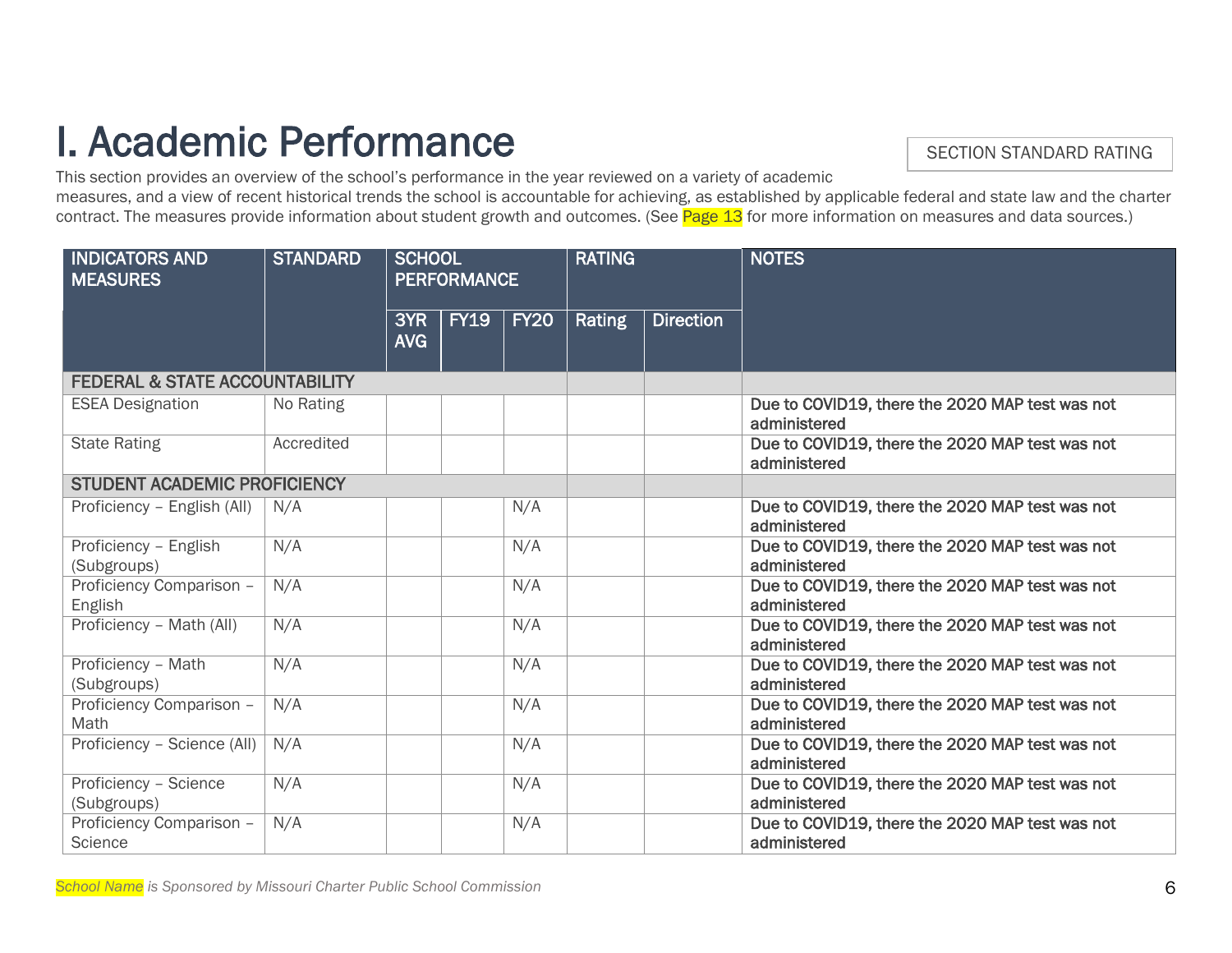| <b>School Specific</b><br><b>Performance Measures</b>    |     |  |  |     |  |                                                 |
|----------------------------------------------------------|-----|--|--|-----|--|-------------------------------------------------|
| <b>STUDENT ACADEMIC GROWTH</b>                           |     |  |  |     |  |                                                 |
| Growth - English (All)                                   | N/A |  |  | N/A |  | Due to COVID19, there the 2020 MAP test was not |
|                                                          |     |  |  |     |  | administered                                    |
| Growth - English                                         | N/A |  |  | N/A |  | Due to COVID19, there the 2020 MAP test was not |
| (Subgroups)                                              |     |  |  |     |  | administered                                    |
| Growth - Math (All)                                      | N/A |  |  | N/A |  | Due to COVID19, there the 2020 MAP test was not |
|                                                          |     |  |  |     |  | administered                                    |
| Growth - Math                                            | N/A |  |  | N/A |  | Due to COVID19, there the 2020 MAP test was not |
| (Subgroups)                                              |     |  |  |     |  | administered                                    |
| Growth - Science (All)                                   | N/A |  |  | N/A |  | Due to COVID19, there the 2020 MAP test was not |
|                                                          |     |  |  |     |  | administered                                    |
| Growth - Science                                         | N/A |  |  | N/A |  | Due to COVID19, there the 2020 MAP test was not |
| (Subgroups)                                              |     |  |  |     |  | administered                                    |
| <b>School Specific Growth</b>                            |     |  |  |     |  |                                                 |
| <b>Measures</b>                                          |     |  |  |     |  |                                                 |
| POSTSECONDARY READINESS (where applicable)               |     |  |  |     |  |                                                 |
| <b>Graduation Rate</b>                                   |     |  |  |     |  |                                                 |
| <b>College Matriculation</b>                             |     |  |  |     |  |                                                 |
| Rate                                                     |     |  |  |     |  |                                                 |
| <b>SAT Performance</b>                                   |     |  |  |     |  |                                                 |
| <b>ACT Performance</b>                                   |     |  |  |     |  |                                                 |
| <b>School Specific Post-</b>                             |     |  |  |     |  |                                                 |
| <b>Secondary Measures</b>                                |     |  |  |     |  |                                                 |
| <b>SCHOOL-SPECIFIC ACADEMIC MEASURES (IF APPLICABLE)</b> |     |  |  |     |  |                                                 |
| <b>Mission-Specific</b>                                  |     |  |  |     |  |                                                 |
| <b>Academic Goal(s)</b>                                  |     |  |  |     |  |                                                 |
| <b>Additional Academic</b>                               |     |  |  |     |  |                                                 |
| <b>Performance Measures</b>                              |     |  |  |     |  |                                                 |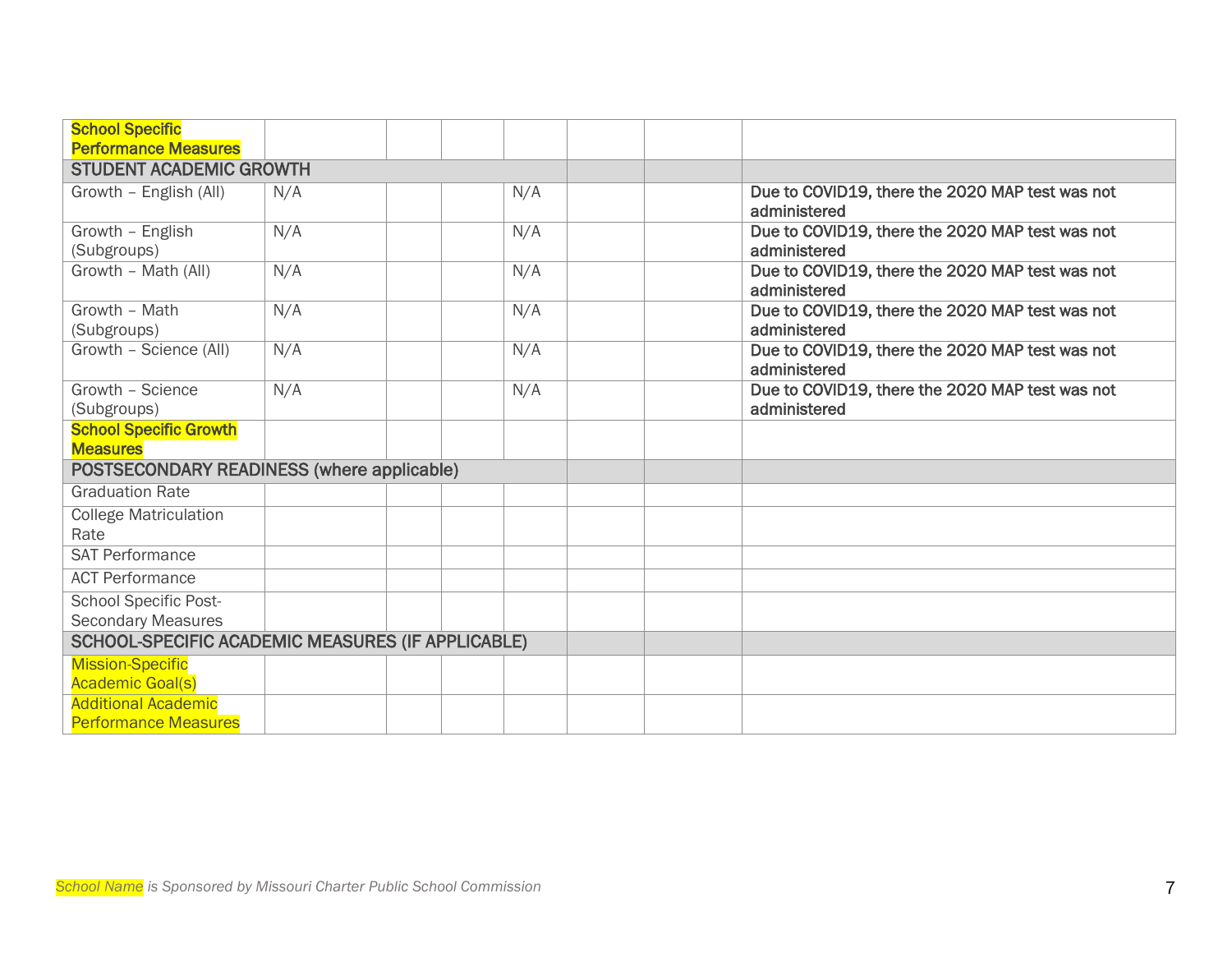## II. Financial Performance

#### SECTION STANDARD RATING

This section provides an overview of the school's performance in the year reviewed and a view of recent historical trends on financial measures the school is accountable for achieving. These measures are established by applicable federal and state law and the charter contract. They provide information about the school's financial health and sustainability.

#### Near-Term Measures

- Current Ratio measures a school's ability to pay its obligations over the next 12 months.
- Unrestricted Days Cash on Hand indicates how many days the school could operate without receiving additional funding.
- **Enrollment Variance** shows how well the school is meeting its enrollment projections. Schools less than 5 years old will see greater fluctuation.
- Debt Default indicates whether a school is meeting its debt obligations or covenants.
- Fund Balance must be 3% or greater to meet state statute.

#### Sustainability Measures

- Total Margin measures a school's revenues compared to its expense. In other words, did the school operate at a surplus or deficit in the given time period.
- Aggregated Three-Year Margin measures the long-term financial stability of the school.
- Debt to Asset Ratio compares the school's financial liabilities to its assets.
- Cash Flow indicates the trend in the school's cash balance over a period of time (similar to Days Cash on Hand, but indicating long-term vs. near-term sustainability).
- Debt Service Coverage Ratio indicates a school's ability to cover its debt obligations in the current year.

| <b>INDICATORS AND MEASURES</b> | <b>STANDARD</b>                                        | 3-YR<br>AVG. | <b>FY19</b><br><b>VALUE</b> | <b>FY20</b><br><b>VALUE</b> | <b>RATING</b> | <b>NOTES</b> |
|--------------------------------|--------------------------------------------------------|--------------|-----------------------------|-----------------------------|---------------|--------------|
| <b>NEAR-TERM MEASURES</b>      |                                                        |              |                             |                             |               |              |
| <b>Current Ratio</b>           | >1.0                                                   |              |                             |                             |               |              |
| Unrestricted Days Cash on Hand | 30/60/90                                               |              |                             |                             |               |              |
| <b>Enrollment Variance</b>     | $=$ >95%                                               |              |                             |                             |               |              |
| Debt Default                   | <b>Making</b><br>payments;<br>comply with<br>covenants |              |                             |                             |               |              |
| <b>Fund Balance</b>            | 3% or greater                                          |              |                             |                             |               |              |
| <b>SUSTAINABILITY MEASURES</b> |                                                        |              |                             |                             |               |              |
| <b>Total Margin</b>            | Positive                                               |              |                             |                             |               |              |
| Aggregated Three-Year Margin   | $> -1.5$ ,<br>Positive<br>Trend 2 Year<br>and Total    |              |                             |                             |               |              |

*School Name is Sponsored by Missouri Charter Public School Commission* 8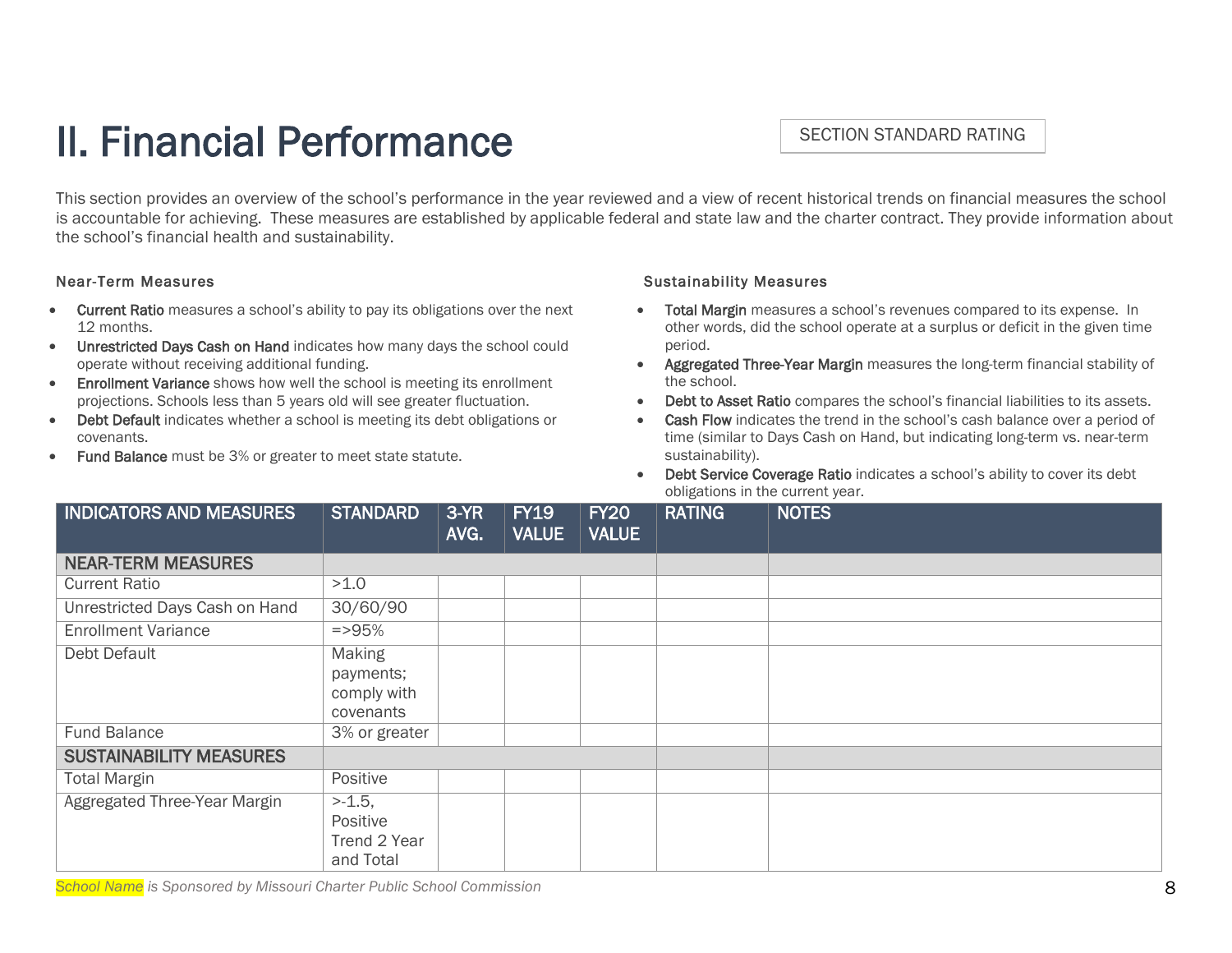|                              | Margin          |  |  |  |
|------------------------------|-----------------|--|--|--|
|                              | Positive        |  |  |  |
| Debt to Asset Ratio          | 0.5<            |  |  |  |
| <b>Cash Flow</b>             | <b>Multiple</b> |  |  |  |
|                              | years           |  |  |  |
|                              | positive        |  |  |  |
| Debt Service Coverage Ratio  | $= > 1.1$       |  |  |  |
| <b>SCHOOL SPECIFIC GOALS</b> |                 |  |  |  |
| <b>INSERT</b>                |                 |  |  |  |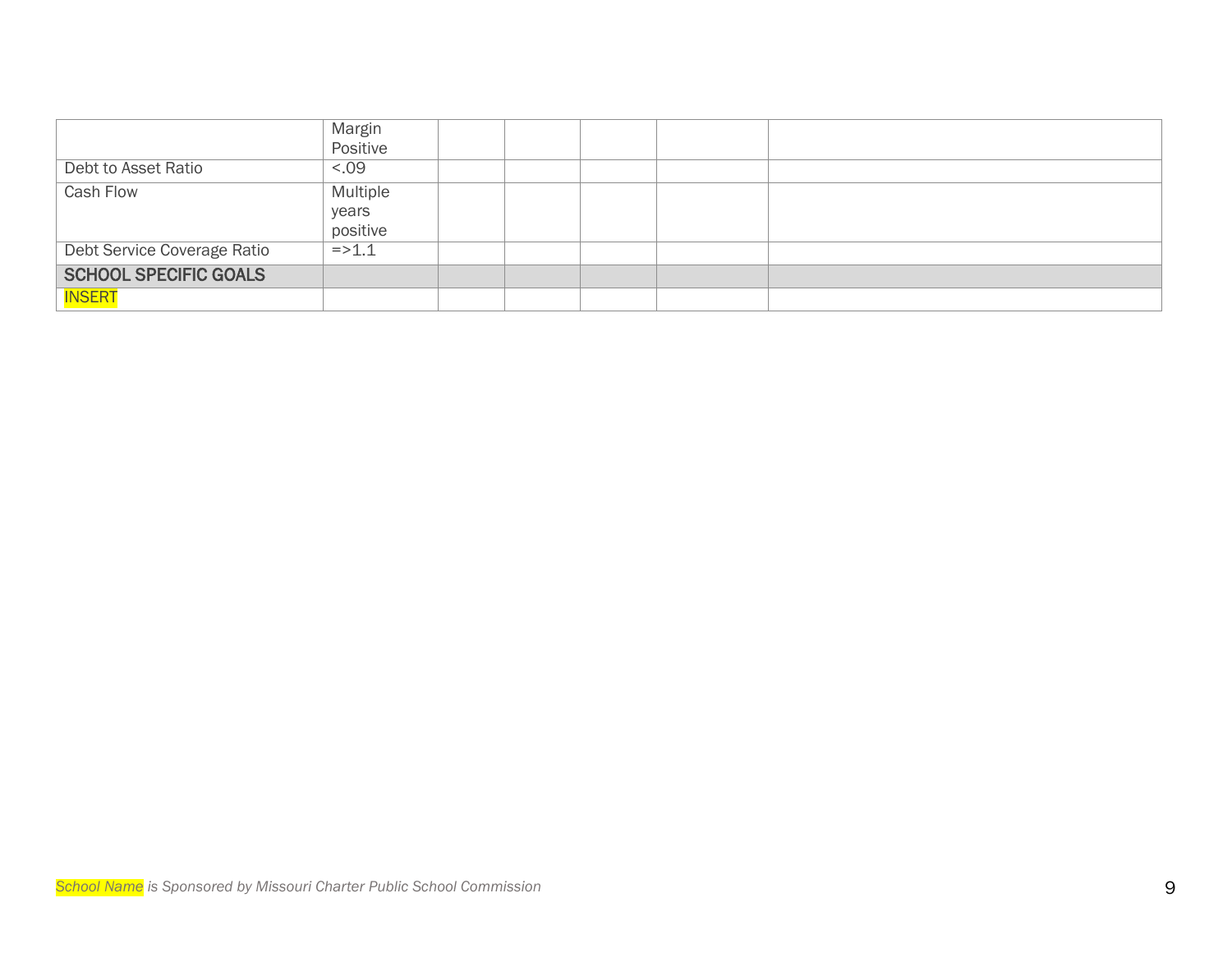## III. Learning Environment Compliance

SECTION STANDARD RATING

This section reports the school's overall performance in fulfilling is obligation to provide a safe, healthy and equitable place for children to learn and grow. These measures are established in mostly in federal and state statues, as well as those items required in the school's charter and contract.

| <b>INDICATORS AND MEASURES</b>                                   | <b>STANDARD</b> | <b>RATING</b> | <b>NOTES</b> |
|------------------------------------------------------------------|-----------------|---------------|--------------|
| <b>SCHOOL ENVIRONMENT</b>                                        |                 |               |              |
| Complying with facilities and transportation requirements        | Material        |               |              |
|                                                                  | Compliant       |               |              |
| Complying with health and safety requirements                    | Material        |               |              |
|                                                                  | Compliant       |               |              |
| Handling student information and data appropriately              | Material        |               |              |
|                                                                  | Compliant       |               |              |
| <b>EDUCATION PROGRAM COMPLIANCE</b>                              |                 |               |              |
| Implementing the material terms of the education program as      | Material        |               |              |
| defined in the current charter contract                          | Compliant       |               |              |
| Complying with applicable education requirements                 | Material        |               |              |
|                                                                  | Compliant       |               |              |
| Protecting the rights of students with disabilities              | Material        |               |              |
|                                                                  | Compliant       |               |              |
| Protecting the rights of English Language Learner (ELL) students | Material        |               |              |
|                                                                  | Compliant       |               |              |
| STUDENT RIGHTS AND REQUIREMENTS                                  |                 |               |              |
| Protecting the rights of all students                            | Material        |               |              |
|                                                                  | Compliant       |               |              |
| Open, free access to apply and enroll                            | Material        |               |              |
|                                                                  | Compliant       |               |              |
| Meeting attendance goals                                         | <b>INSERT</b>   |               |              |
| <b>SCHOOL SPECIFIC GOALS</b>                                     |                 |               |              |
| <b>INSERT</b>                                                    |                 |               |              |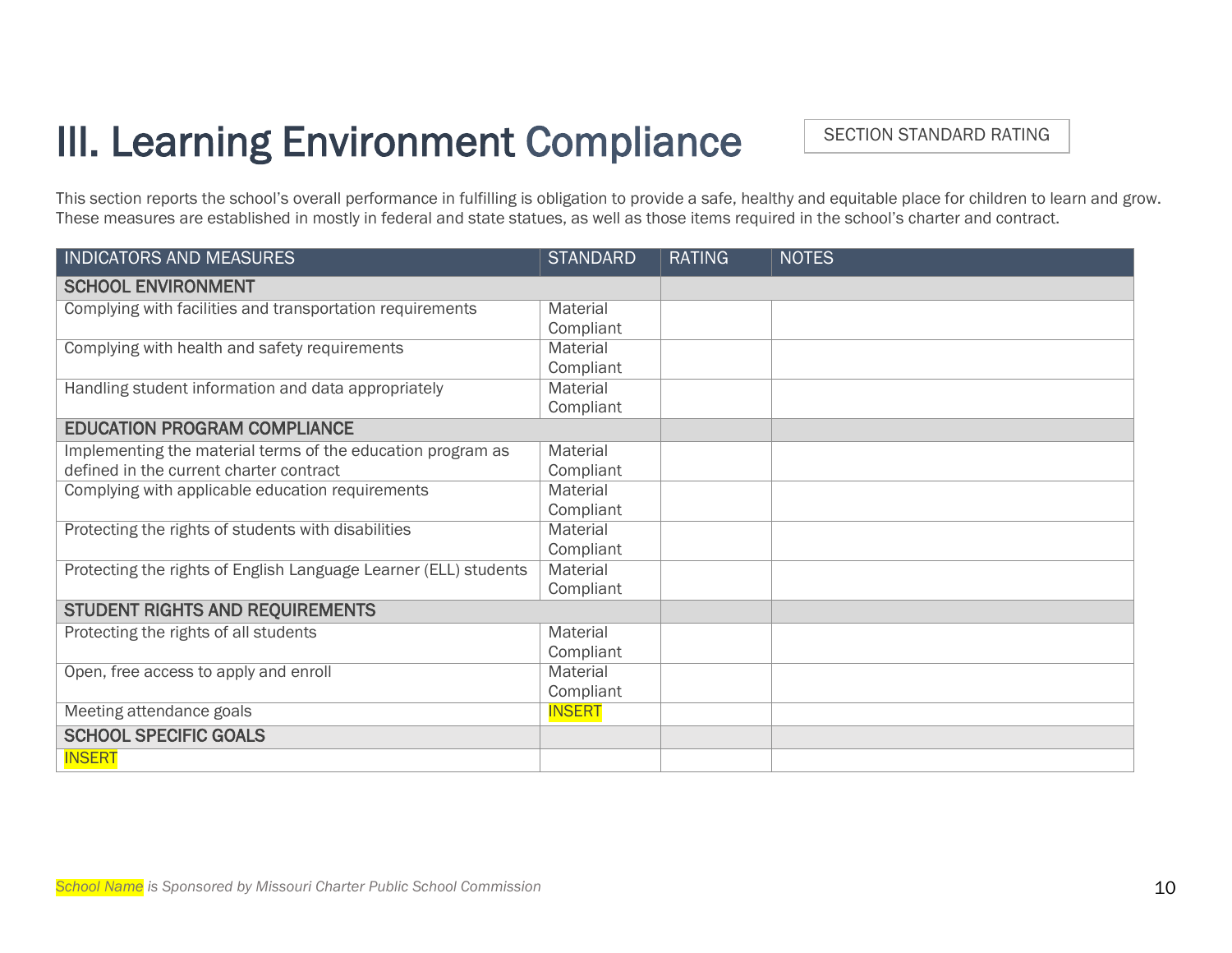## IV. Governance

SECTION STANDARD RATING

This section reports the board of directors overall performance in the year in fulfilling legal requirements and fiduciary/public stewardship responsibilities Compliance with state statutes and Commission policies relevant to governing a public school and Missouri non-profit are also rated in this section.

| <b>INDICATORS AND MEASURES</b>              | STAN <u>DARD</u>                                             | <b>RATING</b> | <b>NOTES</b> |
|---------------------------------------------|--------------------------------------------------------------|---------------|--------------|
| <b>BOARD OPERATIONS</b>                     |                                                              |               |              |
| <b>Board Training</b>                       | 100% of board<br>members have<br>participated in<br>training |               |              |
| <b>Committee Structure</b>                  | Structure is in place<br>and committees are<br>meeting       |               |              |
| Review and Updates Board Policies Annually  | <b>Material Compliant</b>                                    |               |              |
| <b>Strategic Plans, Board Goals</b>         | Annual goals and<br>plans adopted by<br><b>Board</b>         |               |              |
| <b>Insert Board Goals</b>                   |                                                              |               |              |
| HOLDING MANAGEMENT ACCOUNTABLE              |                                                              |               |              |
| <b>CEO</b> Evaluation                       | Completed                                                    |               |              |
| <b>CMO</b> Evaluation                       | Completed                                                    |               |              |
| Monitor Performance, School and Board Goals | Demonstrated<br>Consistent<br>Monitoring                     |               |              |
| <b>COMPLIANCE AND REPORTING</b>             |                                                              |               |              |
| Missouri Ethic Commission Filings           | <b>Material Compliant</b>                                    |               |              |
| <b>ASBR</b>                                 | <b>Material Compliant</b>                                    |               |              |
| Missouri Sunshine Law Compliance            | <b>Material Compliant</b>                                    |               |              |
| Registered with the Secretary of State      | <b>Material Compliant</b>                                    |               |              |
| <b>SCHOOLS SPECIFIC GOALS</b>               |                                                              |               |              |
| <b>INSERT</b>                               |                                                              |               |              |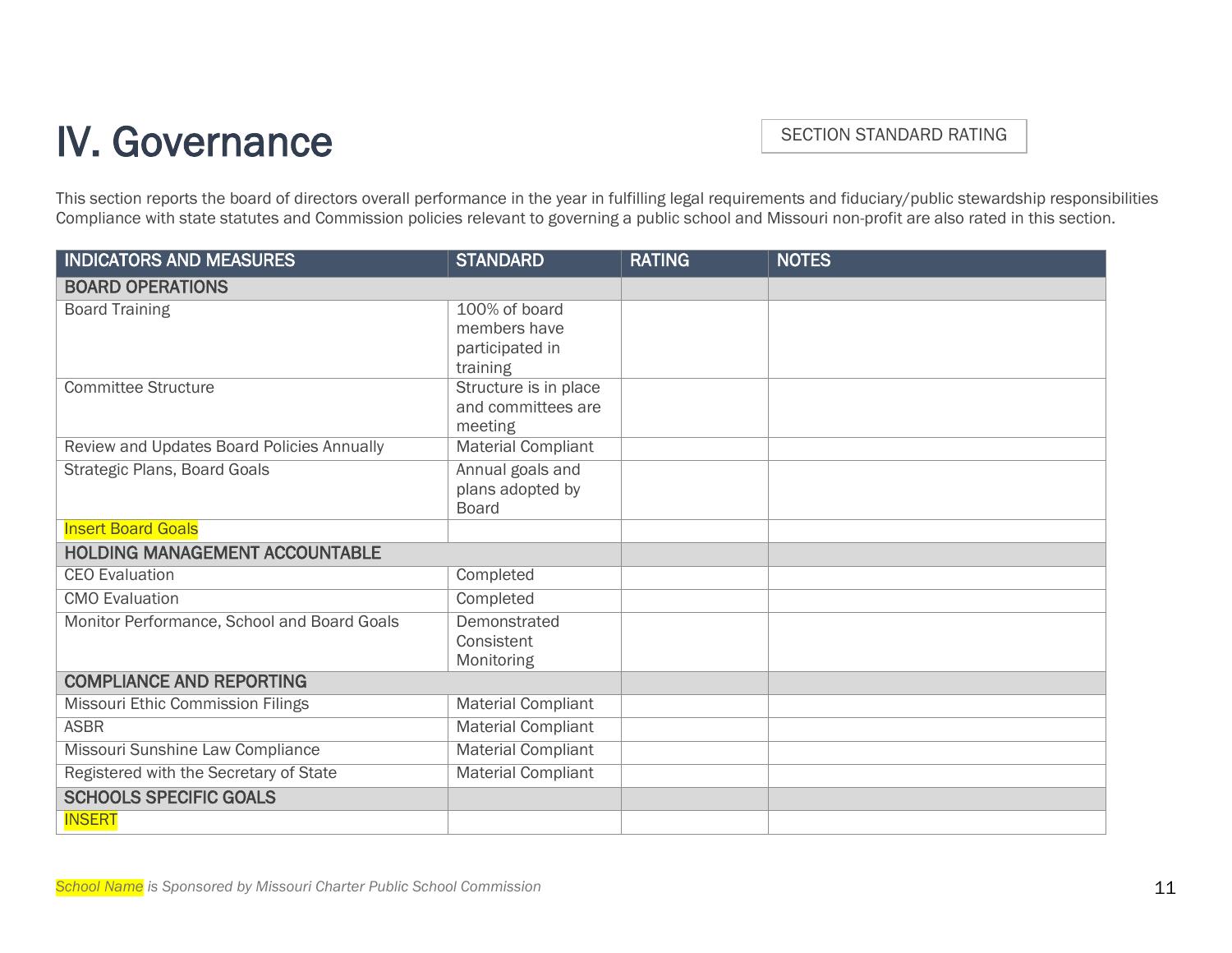## V. Operational Compliance

SECTION STANDARD RATING

This section reports the school's overall performance in the year reviewed in fulfilling legal and contractual requirements and responsibilities relevant to organizational reporting and monitoring requirements.

| <b>INDICATORS AND MEASURES</b>                             | <b>STANDARD</b> | <b>RATING</b> | <b>NOTES</b> |
|------------------------------------------------------------|-----------------|---------------|--------------|
| <b>FINANCIAL MANAGEMENT AND OVERSIGHT</b>                  |                 |               |              |
| Meeting financial reporting and compliance requirements    | Material        |               |              |
|                                                            | Compliant       |               |              |
| Following Generally Accepted Accounting Principles (GAAP)  | Material        |               |              |
|                                                            | Compliant       |               |              |
| <b>EMPLOYEE RIGHTS AND REQUIREMENTS</b>                    |                 |               |              |
| Respecting employee rights                                 | Material        |               |              |
|                                                            | Compliant       |               |              |
| Completing required background checks                      | Material        |               |              |
|                                                            | Compliant       |               |              |
| Meeting teacher and other staff credentialing requirements | Material        |               |              |
|                                                            | Compliant       |               |              |
| <b>COMPLIANCE AND REPORTING</b>                            |                 |               |              |
| Federal and State reporting requirements                   | Material        |               |              |
|                                                            | Compliant       |               |              |
| Local Reporting requirements                               | Material        |               |              |
|                                                            | Compliant       |               |              |
| Commission reporting requirements                          | Material        |               |              |
|                                                            | Compliant       |               |              |
| Document Retention requirements                            | Material        |               |              |
|                                                            | Compliant       |               |              |
| <b>SCHOOL SPECIFIC GOALS</b>                               |                 |               |              |
| <b>INSERT</b>                                              |                 |               |              |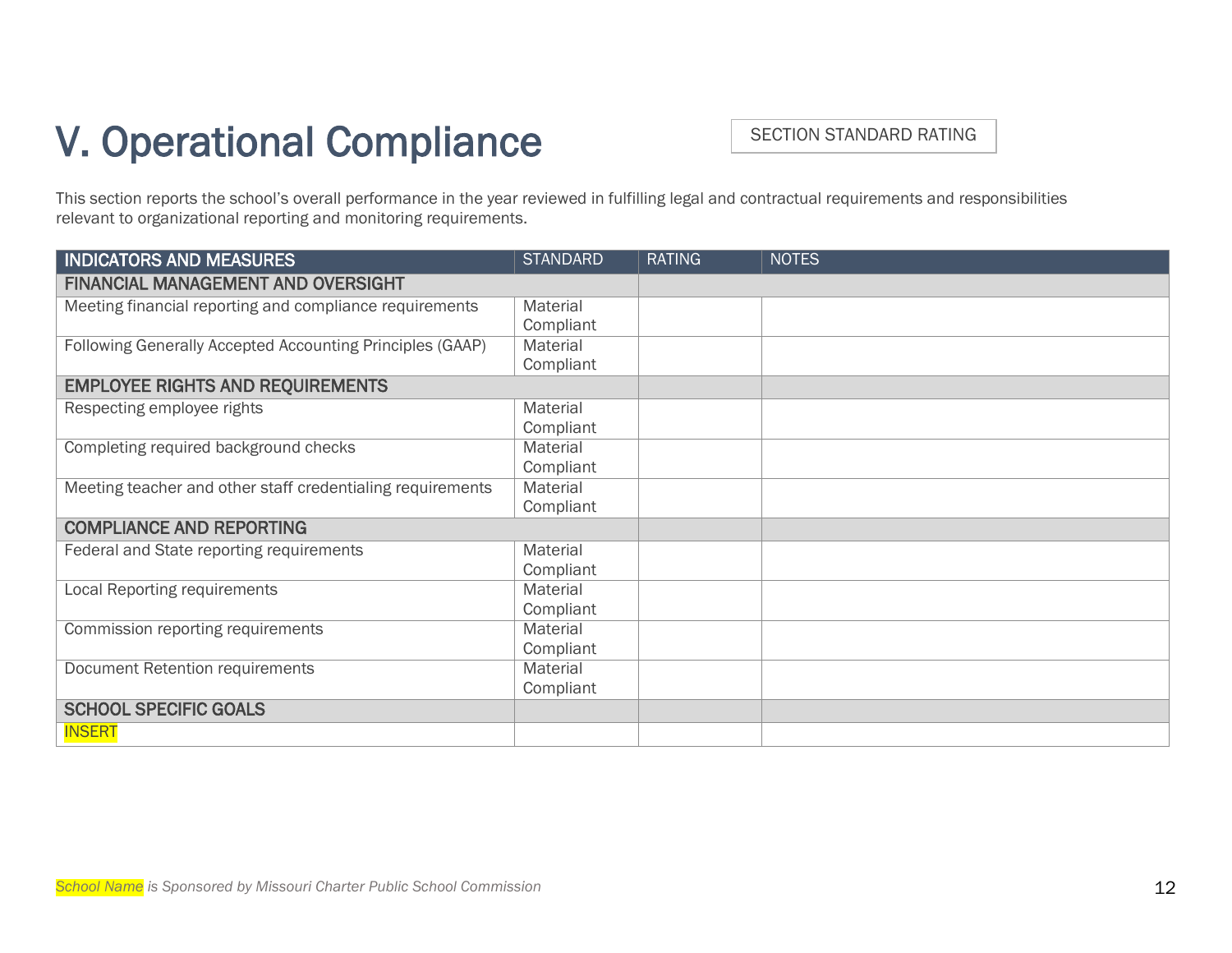## Terms, Calculations and Sources

#### I Academic Performance

| <b>Indicators/Measures</b>                          | <b>Definition</b>                                                                                                                                                                                                                                                                                                                                                                                                                                                                                       | <b>Source</b>                                                                                                |
|-----------------------------------------------------|---------------------------------------------------------------------------------------------------------------------------------------------------------------------------------------------------------------------------------------------------------------------------------------------------------------------------------------------------------------------------------------------------------------------------------------------------------------------------------------------------------|--------------------------------------------------------------------------------------------------------------|
| <b>Federal Accountability (ESEA</b><br>Designation) | Public schools are required to comply with federal education<br>law. The State of Missouri files a statewide plan with the US<br>Department of Education, outlining how MO will hold schools<br>accountable, according to federal guidelines. For our purposes,<br>we are concerned if a school is designated out of compliance or<br>not meeting standard.                                                                                                                                             | Department of Elementary and Secondary<br>Education                                                          |
| <b>State Accountability (State Rating)</b>          | The State Board of Education sets standards required academic<br>outcomes for all Missouri students. Its accountability program is<br>called Missouri School Improvement Program, or MSIP. If<br>district schools are meeting standards, the schools are<br>accredited. If they are not, they are classified as provisionally<br>accredited or unaccredited. Charter schools do not fall under<br>MSIP, but instead have 5 or 10 year contracts. Nevertheless,<br>DESE classifies all LEAs in Missouri. | Department of Elementary and Secondary<br>Education                                                          |
| <b>Student Academic Proficiency</b>                 | This is the academic performance of students measured by the<br>statewide MAP test. Students are expected to performance at<br>Proficient or Advance. Those who preform below expectations<br>are at Basic or Below Basic. Students are tested annual in<br>communication arts, mathematics, science and social studies.                                                                                                                                                                                | Annual MAP test results can be found on the<br><b>DESE Portal</b><br>https://apps.dese.mo.gov/MCDS/home.aspx |
| <b>Student Academic Growth</b>                      | Students are expected to grow at least a year each academic<br>year. This measure compares the performance of students to<br>other like students (i.e. grade, super subgroup, prior year<br>performance) to determine if student growth meets<br>expectations.                                                                                                                                                                                                                                          | Annual MAP test results can be found on the<br><b>DESE Portal</b><br>https://apps.dese.mo.gov/MCDS/home.aspx |
| <b>Post-Secondary Readiness</b>                     | Students who leave high school must be ready to continue their<br>education and training, join the military, or work force. These<br>various measures help us better understand student success<br>after graduation.                                                                                                                                                                                                                                                                                    | Annual MAP test results can be found on the<br><b>DESE Portal</b><br>https://apps.dese.mo.gov/MCDS/home.aspx |
| <b>School Specific Goals</b>                        | School boards determined the goals for their charter. Academic<br>goals are specific to a school's mission and student population<br>served. These goals are incorporated in their performance<br>contract.                                                                                                                                                                                                                                                                                             | <b>Interim Assessments</b><br>Site visits<br>Annual MAP test results<br><b>Student Surveys</b>               |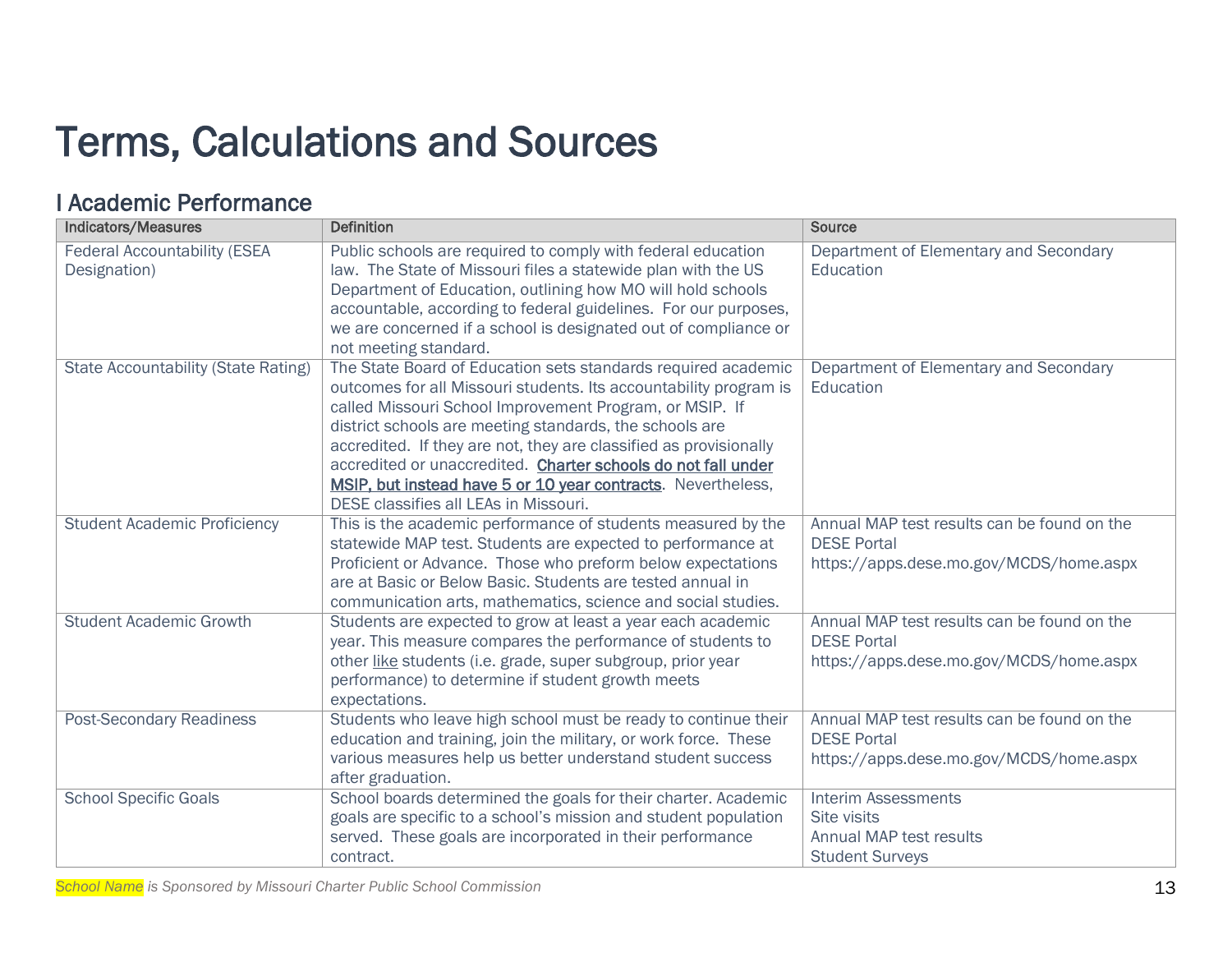### **II Financial Performance**

| <b>Indicators/Measures</b>     | <b>Calculation</b>                                                                                                      | <b>Source</b>                                             |
|--------------------------------|-------------------------------------------------------------------------------------------------------------------------|-----------------------------------------------------------|
| Near Term                      | This indicator is a collection of four measures listed to the left.                                                     | <b>Current Ratio</b>                                      |
|                                | It gages the school's financial position and viability in the                                                           | <b>Unrestricted Days Cash</b>                             |
|                                | upcoming year. Schools that meet these standards are at a low                                                           | <b>Enrollment Variance</b>                                |
|                                | risk for financial stress in the coming year.                                                                           | <b>Debt Default</b>                                       |
| <b>Current Ratio</b>           | Calculated as the ration of short-term asset to short-term                                                              | Audited balance sheet                                     |
|                                | liabilities. If it is greater than 1.0 assets exceed liabilities, and                                                   |                                                           |
|                                | the school can meet its obligations. Less than 1.0 means the                                                            |                                                           |
|                                | school does not have sufficient cash to cover its liabilities.                                                          |                                                           |
| <b>Unrestricted Days Cash</b>  | Calculated as the school's total cash divided by the average                                                            | Audited balance sheet and income statement                |
|                                | daily cost to operate the school. At least one month of operating                                                       |                                                           |
|                                | expenses is a standard minimum measure of financial health.                                                             |                                                           |
|                                | 60 days is sufficient health, but 90 days is strong financial                                                           |                                                           |
|                                | health. A school showing growth is also a sign of strong financial                                                      |                                                           |
|                                | health.                                                                                                                 |                                                           |
| <b>Enrollment Variance</b>     | Calculated as actual enrollment divided by enrollment<br>projection in the school's board approved budget. Schools with | Reported enrollment to MCPSC and DESE;<br>school's budget |
|                                | fewer than five years old experience greater fluctuations in                                                            |                                                           |
|                                | enrollment. Mature school's enrollment should be equal to or                                                            |                                                           |
|                                | greater than 95% of projections. It is a primary measure of                                                             |                                                           |
|                                | financial health and a secondary measure of organizational                                                              |                                                           |
|                                | aptitude.                                                                                                               |                                                           |
| <b>Debt Default</b>            | When a school is not making payments on its debit, when it is                                                           | Noted to the audited financial statement                  |
|                                | out of compliance with other debt covenants, or is not making                                                           |                                                           |
|                                | payments to the state pension system.                                                                                   |                                                           |
| Sustainability                 | This indicator is a collection of four measures below. It gages                                                         | Total Margin and Aggregated 3-Year Total Margin           |
|                                | the school's financial position and viability over time. Schools                                                        | Debt to Asset Ratio                                       |
|                                | that meet these standards are a low risk of financial stress in                                                         | <b>Cash Flow</b>                                          |
|                                | the future.                                                                                                             | Debt Service Coverage Ratio                               |
| Total Margin and Aggregated 3- | Calculated as revenue less expenses for the year. Total margin                                                          | Three years of audited income statements                  |
| Year Total Margin              | tells us if the school is living within its means. It is a measure of                                                   |                                                           |
|                                | sustainability. We use a three year average to smooth over the                                                          |                                                           |
|                                | impact of a single year fluctuation. A school may decide to                                                             |                                                           |
|                                | spend from its reserves. That will be noted.                                                                            |                                                           |
| Debt to Asset Ratio            | Calculated as debt divided by assets. This measure the extent                                                           | Audited balance sheet                                     |
|                                | to which the school relies on borrowed funds to finance its                                                             |                                                           |
|                                | operation. Simply put, does the school OWN more than it OWES.                                                           |                                                           |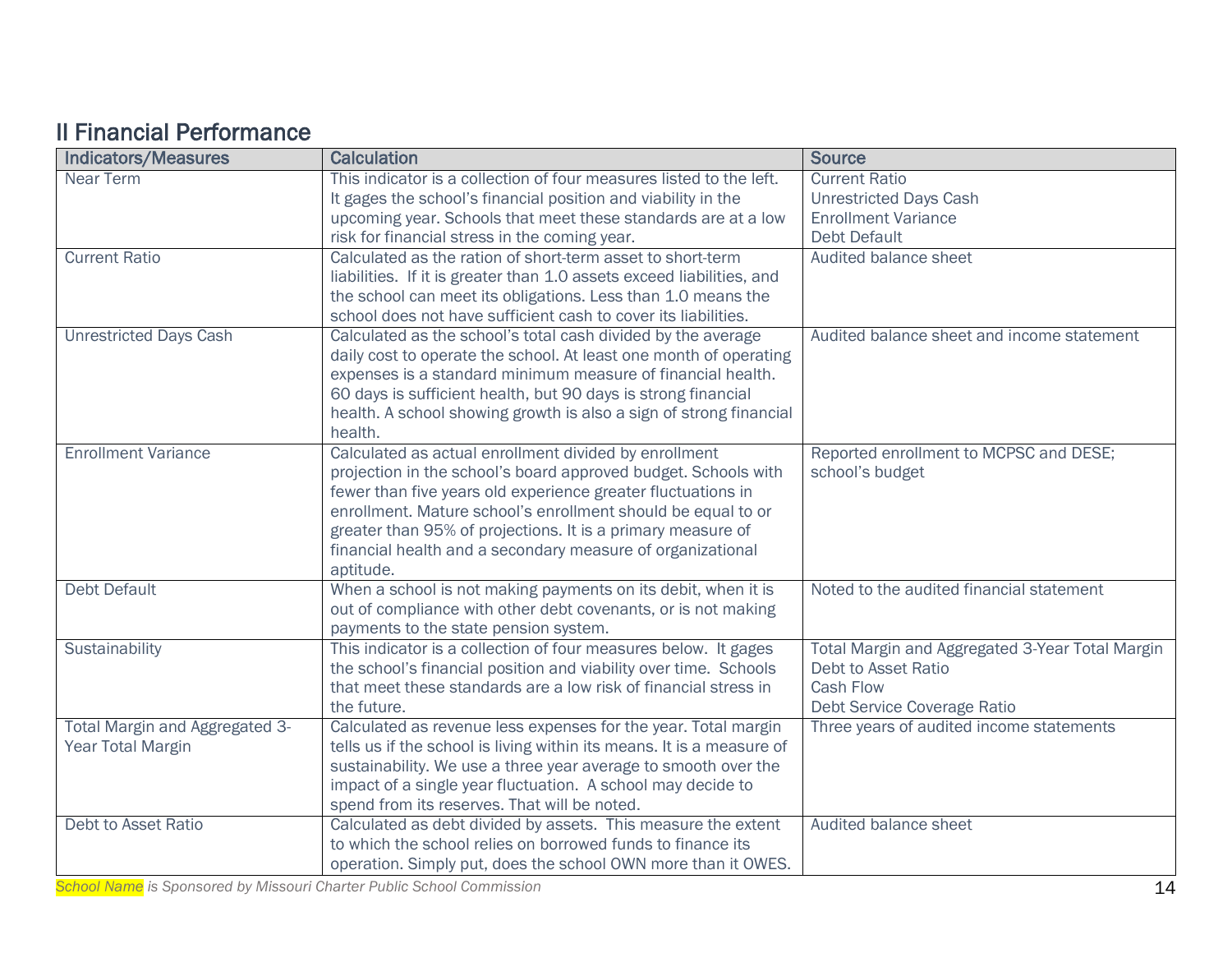| Cash Flow                    | Year 3 Total Cash minus Year 1 Total Cash = Multi-Year Cash<br><b>Flow</b><br>Year 2 Total Cash - Year 1 Total Cash = One-Year Cash Flow<br>We're looking for a positive cash flow over time.                                                                | Three years audited balance sheets |
|------------------------------|--------------------------------------------------------------------------------------------------------------------------------------------------------------------------------------------------------------------------------------------------------------|------------------------------------|
| Debt Service Coverage Ratio  | (Net Income plus Depreciation plus Interest Expense) divided by<br>(Annual Principal, Interest plus Interest plus Lease Payment).<br>We are looking for a ratio of 1.1 or better, which shows the<br>school can cover its debt obligations the current year. | Audited financial statements       |
| <b>School Specific Goals</b> | School boards determined their goals in their charter<br>application. These goals are incorporated in their performance<br>contract.                                                                                                                         | Based on goals                     |

| <b>III Learning Environment</b>                              |                                                                                                                                                                                                                                                                                                                                                                                                   |                                                                                                                                                                                                               |
|--------------------------------------------------------------|---------------------------------------------------------------------------------------------------------------------------------------------------------------------------------------------------------------------------------------------------------------------------------------------------------------------------------------------------------------------------------------------------|---------------------------------------------------------------------------------------------------------------------------------------------------------------------------------------------------------------|
| <b>Term</b>                                                  | <b>Definition</b>                                                                                                                                                                                                                                                                                                                                                                                 | <b>Source</b>                                                                                                                                                                                                 |
| Complying with facilities and<br>transportation requirements | Charter schools are public schools and must provide students<br>with safe facilities that meets health, safety and occupancy<br>codes and ordinances as determined by the city and county                                                                                                                                                                                                         | Facilities: Occupancy, health department, fire<br>marshal permits                                                                                                                                             |
|                                                              | where it resides. Furthermore, the facilities must be in<br>compliance with IDEA, in alignment with local laws.                                                                                                                                                                                                                                                                                   | Transportation: Special education and federal<br>grants monitoring; financial reporting on<br>transportation funds; bus driver background                                                                     |
|                                                              | Charter schools are not required to provide transportation to all<br>students, but may elect to do so. All public schools, including                                                                                                                                                                                                                                                              | checks                                                                                                                                                                                                        |
|                                                              | charter public schools must provide any student with Individual<br>Learning Plans with transportation as outlined in their plan.                                                                                                                                                                                                                                                                  | Insurance coverage for facilities and<br>transportation                                                                                                                                                       |
| Complying with health and safety<br>requirements             | Charter schools are public schools and must provide students<br>with safe facilities that meets health, safety and occupancy<br>codes and ordinances as determined by the city and county<br>where it resides.                                                                                                                                                                                    | Occupancy permit<br>Food service requirements, including health<br>permits<br>Appropriate dispensing of<br>pharmaceuticals/nursing services                                                                   |
| Handling student information and<br>data appropriately       | Student level data includes all information about a student that<br>is not found in a school directory. This includes, but is not<br>limited to testing, evaluations, immunizations and other medical<br>care (including medicines), special education data, and<br>parent/guardian information. Data can be shared with school<br>personnel and members of the board of directors as outlined in | Board policy<br>Site visit on security of student data, and<br>compliance with Family Educational Rights and<br>Privacy Act<br>State aligned Student Information System<br><b>Transfer of Student Records</b> |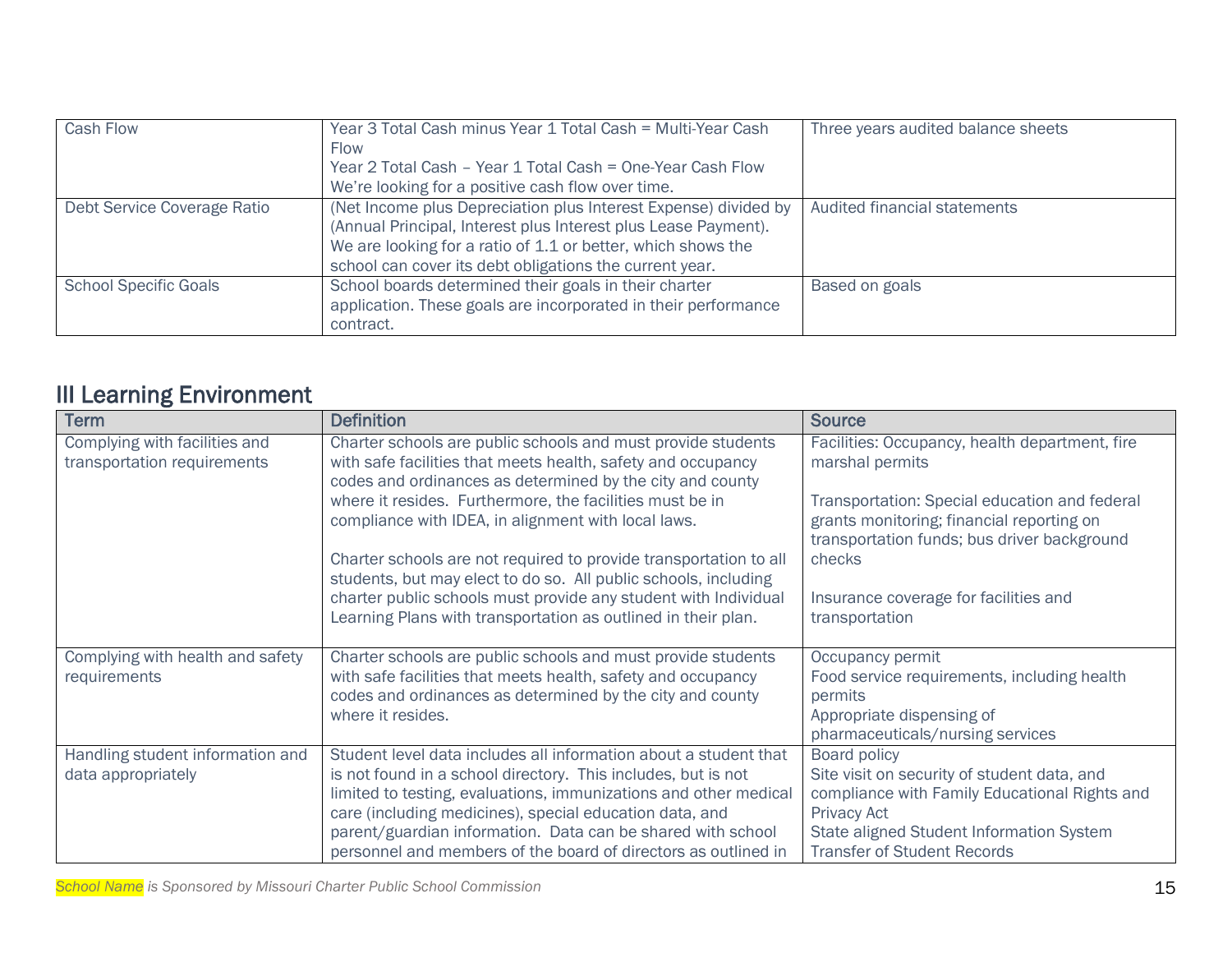|                                   | school policy.                                                      | Proper and secure maintenance of testing         |
|-----------------------------------|---------------------------------------------------------------------|--------------------------------------------------|
|                                   |                                                                     | records                                          |
| Implementing the material terms   | Each charter includes a sections on curriculum, instructions and    | Site visits                                      |
| of the education program as       | assessments. Each charter has articulated its mission, vision       | <b>Board policies</b>                            |
| defined in the current charter    | and philosophy. These are among the issues a sponsor                | <b>Budgets</b>                                   |
| contract                          | considers with approving an application for opening. Charter        | <b>Board minutes</b>                             |
|                                   | school contract requires the charter school to remain faithful to   |                                                  |
|                                   | their mission or request an amendment to their charters.            |                                                  |
| Complying with applicable         | Charter schools must adhere to the regulations of the State         | <b>Instructional Minutes</b>                     |
| education requirements            | Board of Education as well as federal and state statutes            | <b>Graduation Requirements</b>                   |
|                                   | regarding the delivery of educational services.                     | <b>Missouri Learning Standards</b>               |
|                                   |                                                                     | <b>MAP Testing</b>                               |
|                                   |                                                                     | Federal and State Program Compliance             |
| Protecting the rights of students | Charter schools must adhere to the regulations of the State         | <b>State and Federal Laws</b>                    |
| with disabilities                 | Board of Education as well as federal and state statutes            | <b>ADA Compliant Facilities</b>                  |
|                                   | regarding to service for children with disabilities. This includes  | <b>Occupancy Permit</b>                          |
|                                   | providing a high-quality learning environment, fair and equal       | <b>Enrollment Policies and Practices</b>         |
|                                   | access, identification, proper management and staffing, the         | <b>Special Education Policies and Practices</b>  |
|                                   | implementation of IEP and Section 504 plan, as well as the          | Enrollment, attendance, discipline of students   |
|                                   | appropriate use of categorical funds.                               | with disabilities                                |
|                                   |                                                                     | Compliance with State and Federal Program        |
|                                   |                                                                     | funds                                            |
|                                   |                                                                     | <b>Records and Record transfers</b>              |
| Protecting the rights of English  | Charter schools must adhere to the regulations of the State         | <b>State and Federal Laws</b>                    |
| Language Learner (ELL) students   | Board of Education as well as federal and state statutes            | Lau Plan                                         |
|                                   | regarding to service for children who are English Language          | <b>Enrollment Policies and Practices</b>         |
|                                   | Learners. This includes providing a high-quality learning           | <b>ELL Policies and Practices</b>                |
|                                   | environment, fair and equal access, identification, proper          | Enrollment, attendance, discipline of ELL        |
|                                   | management and staffing, the implementation of Lau Plan, as         | students                                         |
|                                   | well as the appropriate use of categorical funds.                   | Compliance with State and Federal Program        |
|                                   |                                                                     | funds                                            |
|                                   |                                                                     | <b>Records and Record transfers</b>              |
| Protecting the rights of all      | All students in public schools have the protections of the US       | <b>Federal and State Law</b>                     |
| students                          | Constitution, federal, state and local laws and the policies of the | Policies and Procedures, including those         |
|                                   | charter school they attend. The board, management, staff and        | concerning enrollment, speech, dress code,       |
|                                   | students must comply with all applicable laws to ensure             | assembly, discipline.                            |
|                                   |                                                                     | <b>Law Suites</b>                                |
|                                   |                                                                     | Access to advance placement, gifted, dual credit |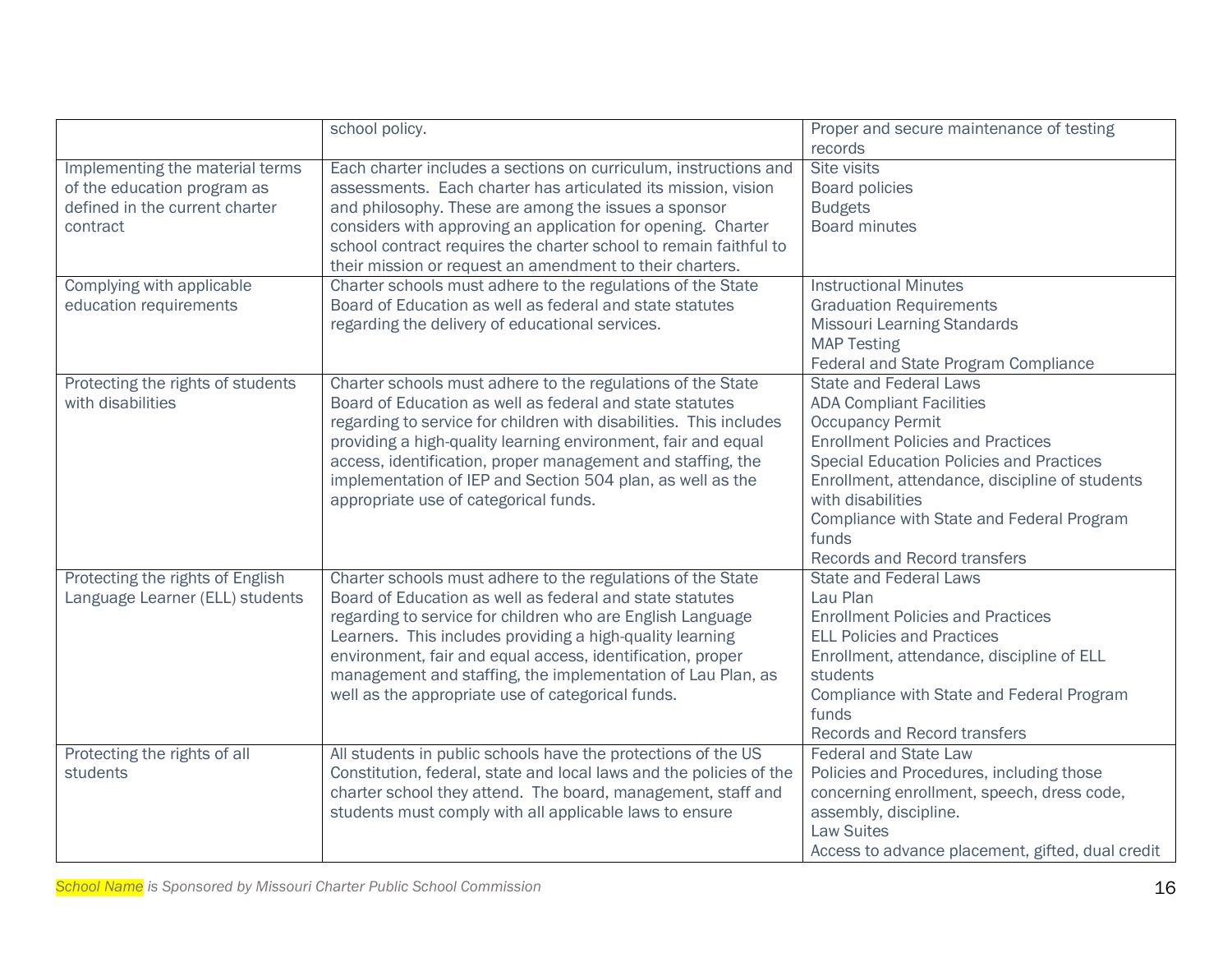|                                          |                                                                                                                                                                                         | etc. programs<br>Student information is collected and protected                                                                                                                                                         |
|------------------------------------------|-----------------------------------------------------------------------------------------------------------------------------------------------------------------------------------------|-------------------------------------------------------------------------------------------------------------------------------------------------------------------------------------------------------------------------|
| Open, free access to apply and<br>enroll | All students who live within the charter school service area and<br>grades served have a right to attend. Application and                                                               | Application policies, documents, procedures<br>Enrollment policies and procedures                                                                                                                                       |
|                                          | enrollment policies and practices must ensure all children have<br>equal access. Priority selections must comply with state law.                                                        | Lottery, wait lists,                                                                                                                                                                                                    |
| Meeting attendance goals                 | Student attendance is used in the calculation of state<br>accreditation standards and the distribution of financial aid.<br>Schools set attendance goals to ensure student achievement. | Attendance policies, procedures and reporting<br>Audited financials include attendance audit<br>Chronic absenteeism monitoring and analysis -<br>by grades, student population<br>Mandated reporter policy and practice |
| <b>School Specific Goals</b>             | School boards determined their goals in their charter<br>application. These goals are incorporated in their performance<br>contract.                                                    | Based on goals                                                                                                                                                                                                          |

| <b>IV Governance</b>                  |                                                                   |                                            |
|---------------------------------------|-------------------------------------------------------------------|--------------------------------------------|
| Term                                  | <b>Definition</b>                                                 | <b>Source</b>                              |
| <b>Board Operations</b>               | Board effectiveness is directly related to the quality of the     | <b>Chapter 355 Missouri State Statutes</b> |
|                                       | management, finances, operations and academic performance         | Board Policies updated annually            |
|                                       | of the charter school(s) they oversee. Boards must comply with    | <b>Bylaws</b>                              |
|                                       | a variety of governance requirements.                             | <b>Board Composition and Membership</b>    |
|                                       |                                                                   | Committee structure and activity           |
|                                       |                                                                   | Board meeting materials                    |
|                                       |                                                                   | Strategic Plan/Goals/Board Self-Assessment |
| <b>Holding Management Accountable</b> | Charter school boards hire, review, retain and release the        | <b>CEO</b> Evaluation                      |
|                                       | school's chief executive.                                         | <b>Succession Planning</b>                 |
|                                       |                                                                   | <b>CMO ESP</b>                             |
| <b>Compliance and Reporting</b>       | Charter school boards are the legal entity that holds the charter | <b>Missouri Ethics Report</b>              |
|                                       | contract. They hold fiduciary responsibility. They are public     | Background checks                          |
|                                       | boards governing a Missouri Non-Profit. Boards must comply        | Missouri Open Meeting "Sunshine Law"       |
|                                       | with both education statutes and non-profit statues.              | <b>Conflict of Interest Filings</b>        |
|                                       |                                                                   | <b>Law Suits</b>                           |
|                                       |                                                                   | <b>ASBR</b>                                |
|                                       |                                                                   | Annual Financial Audit and Positing        |
|                                       |                                                                   | <b>SEA</b> reporting                       |
| <b>School Specific Goals</b>          | School boards determined their goals in their charter             | Based on goals                             |